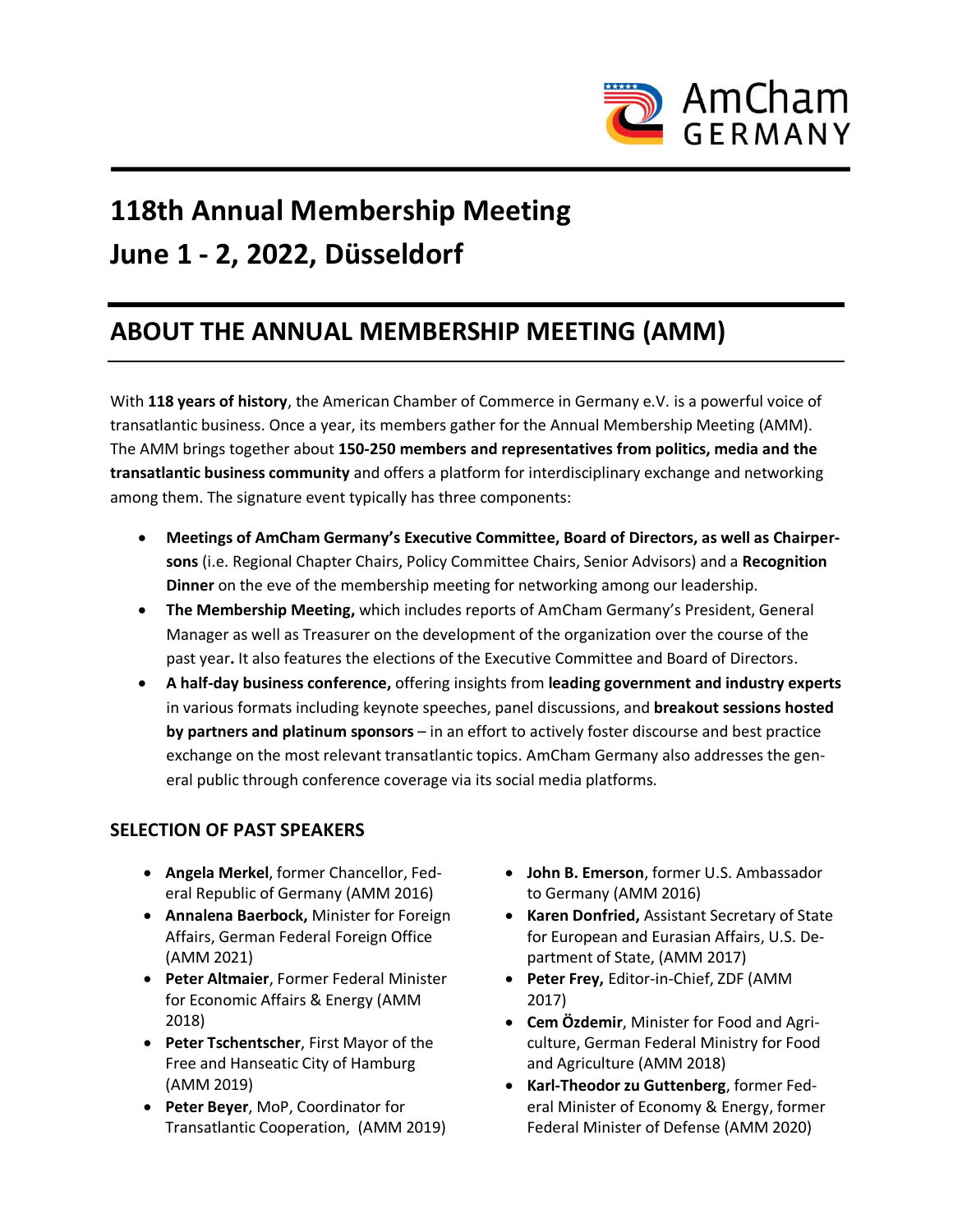

#### **Topics & Formats in 2022**

**The 118th Annual Membership Meeting is planned for June 1-2, 2022, as an in-person event in Düsseldorf**.

With a new German administration under Chancellor Olaf Scholz in office, as well as Germany's G7 presidency in 2022, opportunities to sustainably strengthen transatlantic cooperation on a multitude of topics are vast: overcoming the COVID-19 pandemic and discussing future pandemic preparedness, deepening transatlantic cooperation in the healthcare sector and jointly working on the global challenge of climate change, as well as reforming the framework of the global trading system and advocating for a joint digital transatlantic economic zone. **Our 118th Annual Membership Meeting in Düsseldorf will highlight and address these and other critical topics of importance for the transatlantic business community ahead of the G7 summit,** which will take place later in June at Schloss Elmau.

**Please note: The overall format of the Annual Membership Meeting 2022 will depend on the evolution of the COVID-19 pandemic and is subject to change**.

### **Sponsorship Opportunities in 2022**

The following four distinct packages are available exclusively for AmCham Germany members:

### **COOPERATION PARTNER: € 20,000 plus VAT**

**Recognition as a Cooperation Partner on all marketing materials, both online and in-print:** company logo on invitations, program, as well as on social media

**Get an exclusive speaker slot for a C-Level company representative during the business conference** (for example participation in a panel discussion or hold a "Viewpoint from the Industry")

**Prominent display of your company roll-up at the conference**

or

**Option to have a max. three-minute company commercial** prominently featured during the event

**20 free conference tickets**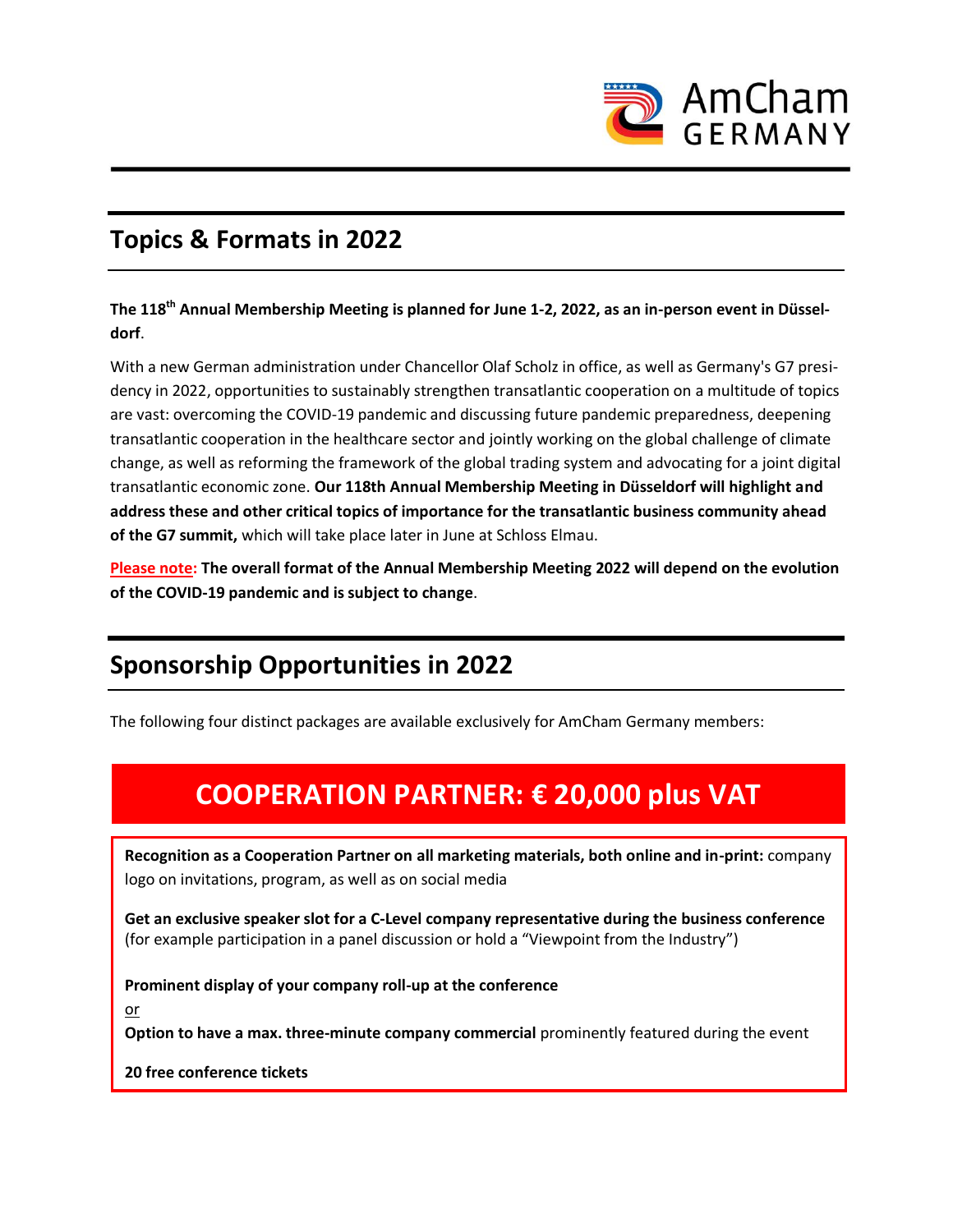

## **PLATINUM SPONSOR: € 10,000 plus VAT**

**Recognition as Platinum Sponsor on marketing materials both online and in-print:** company logo on invitations, conference program, as well as on social media

**Host a breakout session (company workshop, networking session, or other format) related to the overall conference topic. Please note:** limited number of rooms available = first-come-first-served principle

or

**Place an Advertising Banner in one of our two AmCham Germany Newsletters ("Chamber News" or "The Navigator")**

**Prominent display of your company roll-up at the conference**

or

**Option to have a max. three-minute company commercial** prominently featured during the event

**10 free conference tickets**

### **GOLD SPONSOR: € 5,000 plus VAT**

**Recognition as Gold Sponsor on marketing materials, both online and in-print:** company logo on invitations, conference program, as well as on social media

**Be visible through a "[Member Story](https://www.amcham.de/membership/member-stories)" on the AmCham Germany website**

**Prominent display of your company roll-up at the conference**

or

**Option to play a max. three-minute company commercial** prominently featured during the event

**5 free conference tickets** 

## **SILVER SPONSOR: € 3,000 plus VAT**

**Recognition as a Silver Sponsor on marketing materials both online and in-print:** company logo on invitations, conference program, as well as on social media

**3 free conference ticket**